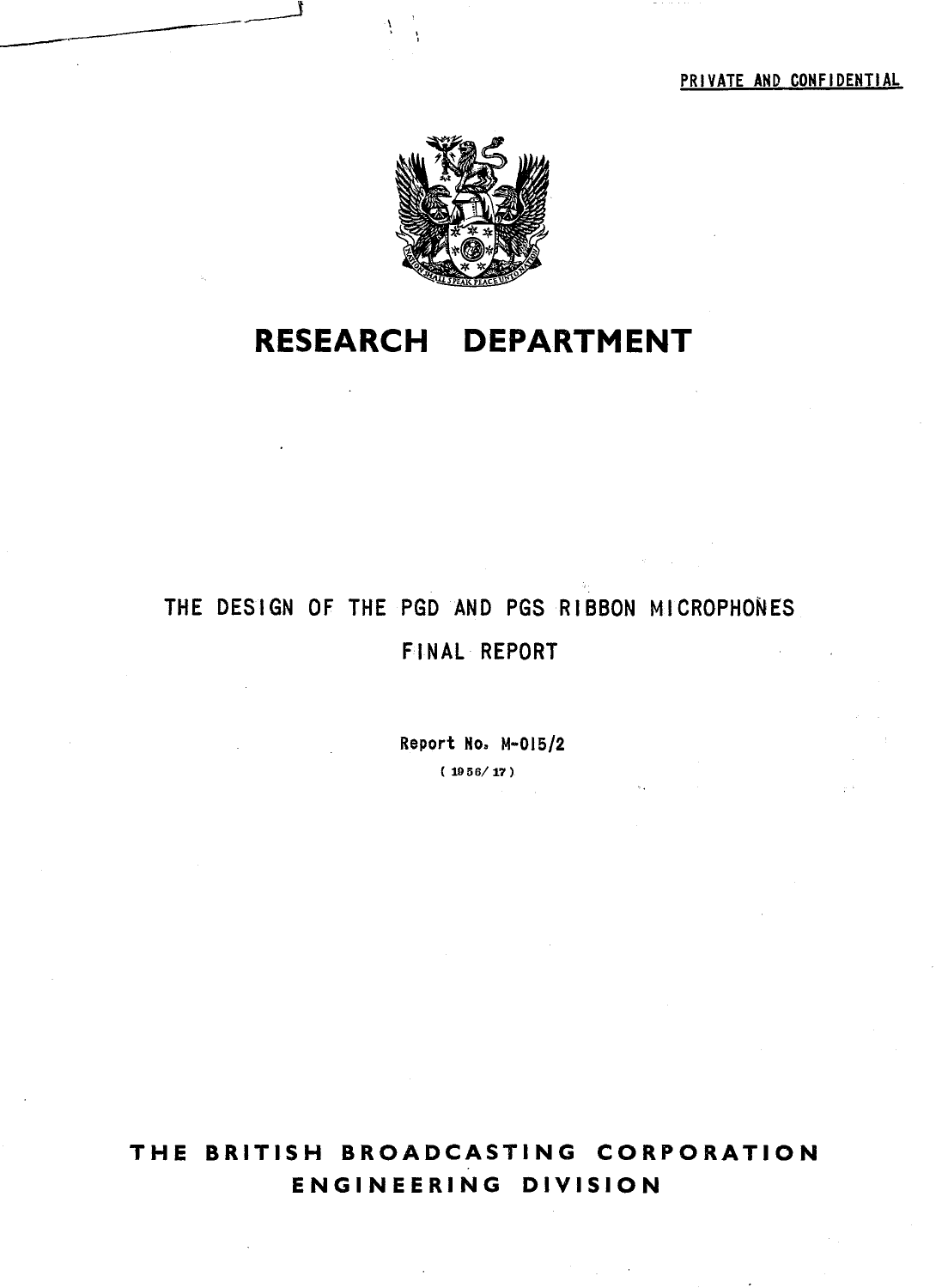## RESEARCH DEPARTMENT

÷,

 $\overline{1}$ 

 $\mathbf{A}$  $\mathbf{I}$  $\boldsymbol{\dot{\mathbf{z}}}$ 

# THE DESIGN OF THE PGD AND PGS RIBBON MICROPHONES FINAL REPORT

Report No. M-OI5/2

( 1956/17)

H.D. Harwood, B.Sc. D.E.L. Shorter, B.Sc. (Eng.), A.M.I.E.E. (T. Somerville)

ä,

I Small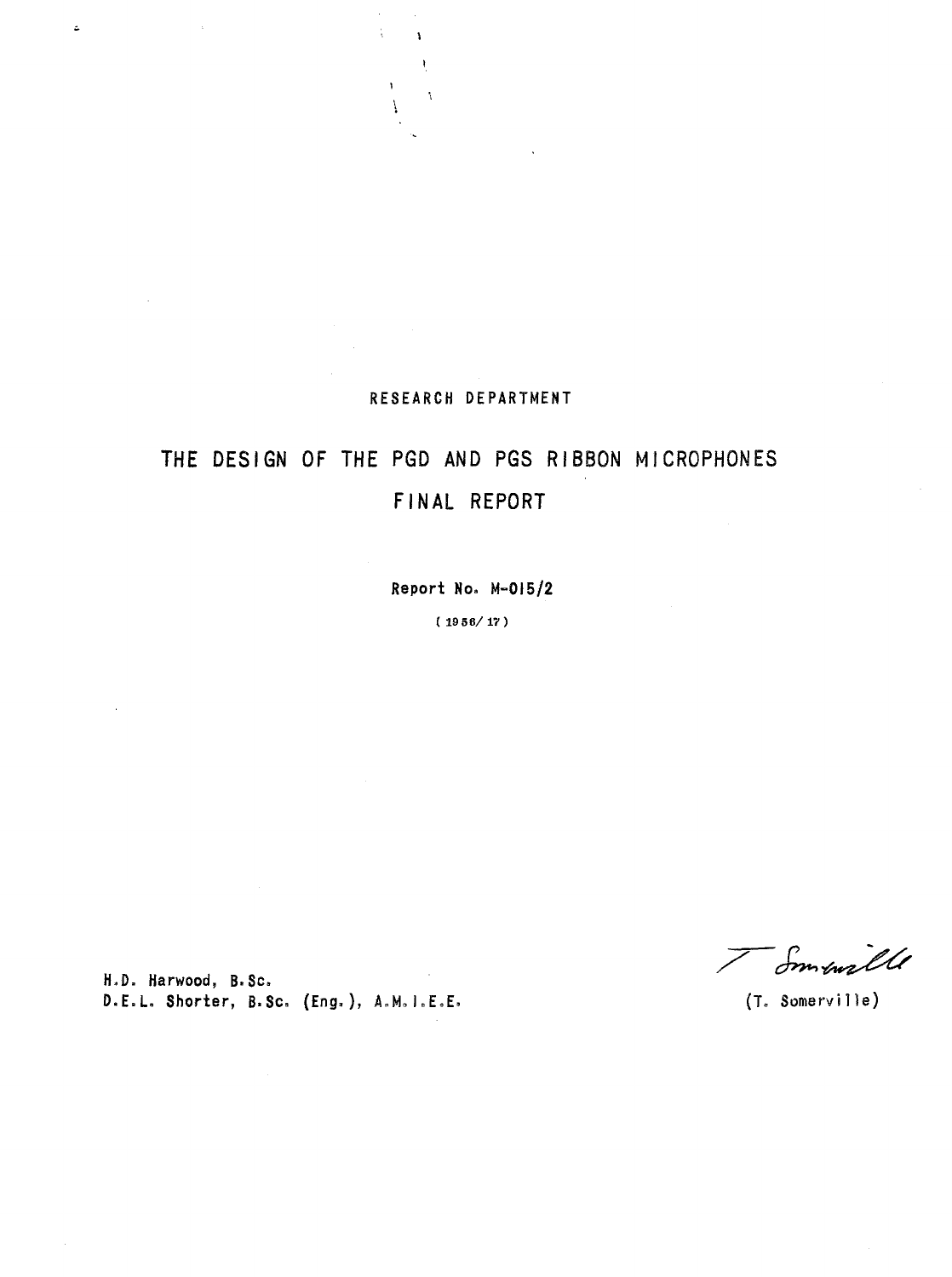This Report is the property of the British Broadcasting Corporation and may not be reproduced or disclosed to a<br>not be reproduced or disclosed to a<br>third party in any form without the<br>written permission of the Corporation.

 $\bar{z}$ 

J.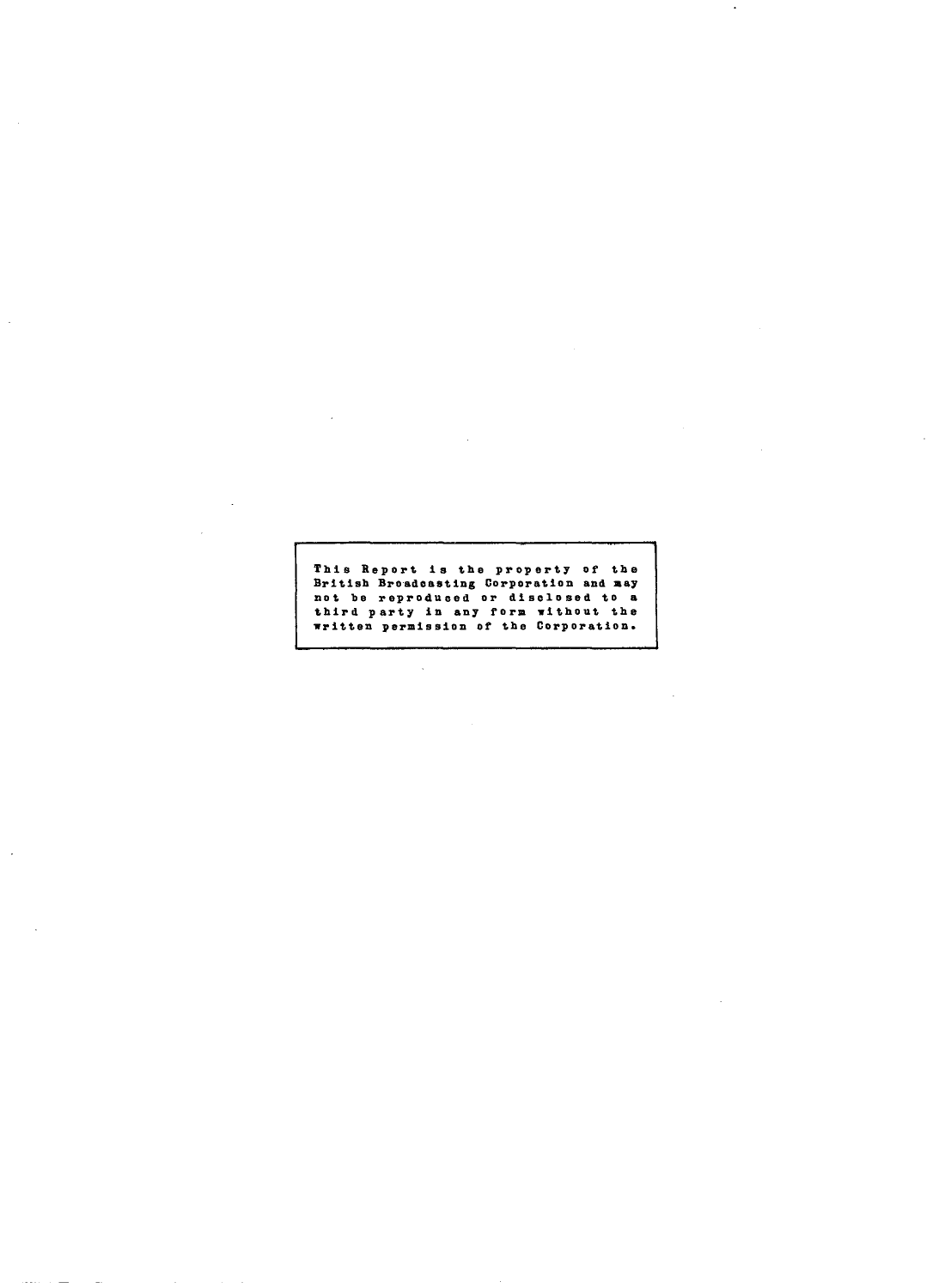Report No. M-015/2

## THE DESIGN OF' THE PGD AND PGS. RIBBON MICROPHONES

## F'INAL REPORT

| Section      | Title                                       | Page         |
|--------------|---------------------------------------------|--------------|
|              |                                             | 1            |
| $\mathbf{1}$ |                                             | 1            |
| $\mathbf{z}$ |                                             | $\mathbb{1}$ |
|              | 2.1.                                        | 1            |
|              | 2.2.                                        | 2            |
|              | 2.3.<br>Low-Frequency Baffle.               | 4            |
|              | 2.4.<br>Case and High-Frequency Reflectors. | 4            |
| 3            |                                             | 6            |
|              | 3.1.                                        | 6            |
|              | 3.2.                                        | 8            |
|              | 3.3.                                        | 8            |
|              | 3.4.<br>Magnetic Induction Pick-Up.         | 8            |
|              | 3.5.                                        | 9            |
|              | 3.6.                                        | 10           |
| 4            |                                             | 11           |
|              |                                             | 11           |

 $\omega$  .

 $\hat{\boldsymbol{\theta}}$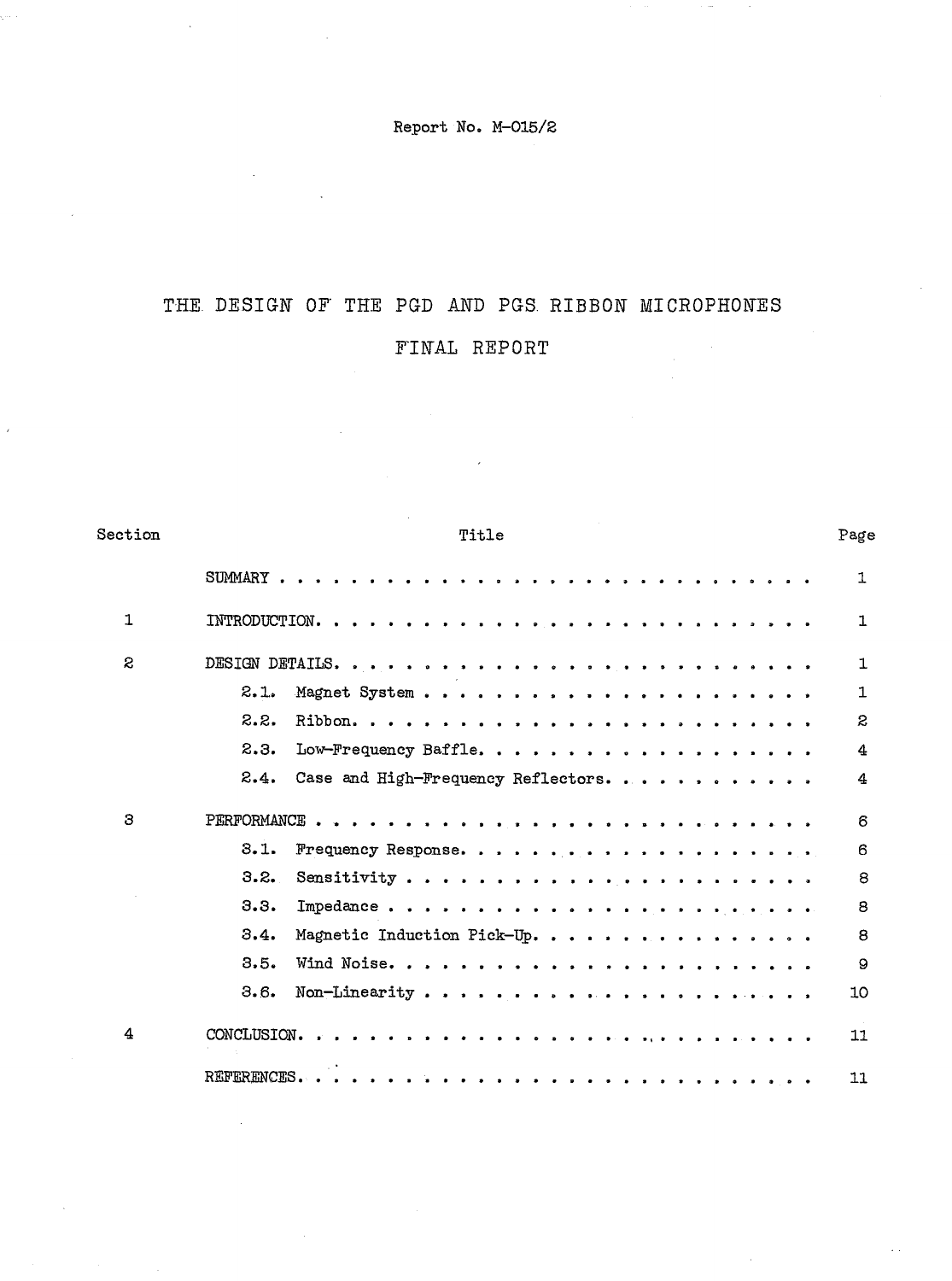#### June 1956

#### Report No. M-015/2

#### (1956/17)

### THE DESIGN OF THE PGD AND PGS RIBBON MICROPHONES

### FINAL REPORT

SUMMARY

This report completes the account begun in Report M-015, of the design and performance of the new ribbon type pressure-gradient microphones. Additional information on performance, including measurements of wind noise and non-linearity, is given.

1. INTRODUCTION.

In the first report under the above title, the essential features of the PGD and PGS microphones were discussed and a certain amount of information on the performance of the prototypes was given. In this final report, which is concerned only with.the type PGS microphone, various design considerations which were omitted or only briefly touched upon in the first report are discussed and illustrated by experimental data. Details are given of more recent work on high-frequency resonance in ribbons and of changes in ribbon design made as a result of experience with the first models. Finally, complete performance data is given for PGS microphones produced by Equipment Department. The nature and extent of the production variations are also indicated.

2. DESIGN DETAILS.

2.1. Magnet System.

Reference was made in the first report to experiments carried out with an electrostatic model to find the ratio of useful to total flux with various shapes of pole piece. Fig. 1 shows typical data obtained by this method; in each case the flux crossing the central area is plotted as a percentage for various gap widths. Recessed poles show a slight advantage, particularly with narrow gaps, but, for the present purpose, leave too large a leakage space on either side of the ribbon. The effect of the recess is nevertheless worth noting for possible use in future designs.

The useful flux density in the PGS microphone is fairly constant over the length of the poles, but varies across the gap from 6500 gauss at the pole tips, to 4500 gauss at the centre. The flux density in the mild steel pole pieces is not high and the SUbstitution of materials such as Permendur, having a relatively high magnetic saturation point, produces only about 5% increase in the gap flux. For the purpose of the PGS design, this small advantage was not considered sufficient to outweigh the manufacturing difficulties associated with the alternative pole materials; in 1argescale production, however, using pole pieces produced by the method of investment casting, the increase in efficiency obtained might prove worth while, if only because it would permit the specification for the permanent magnet to be slightly relaxed.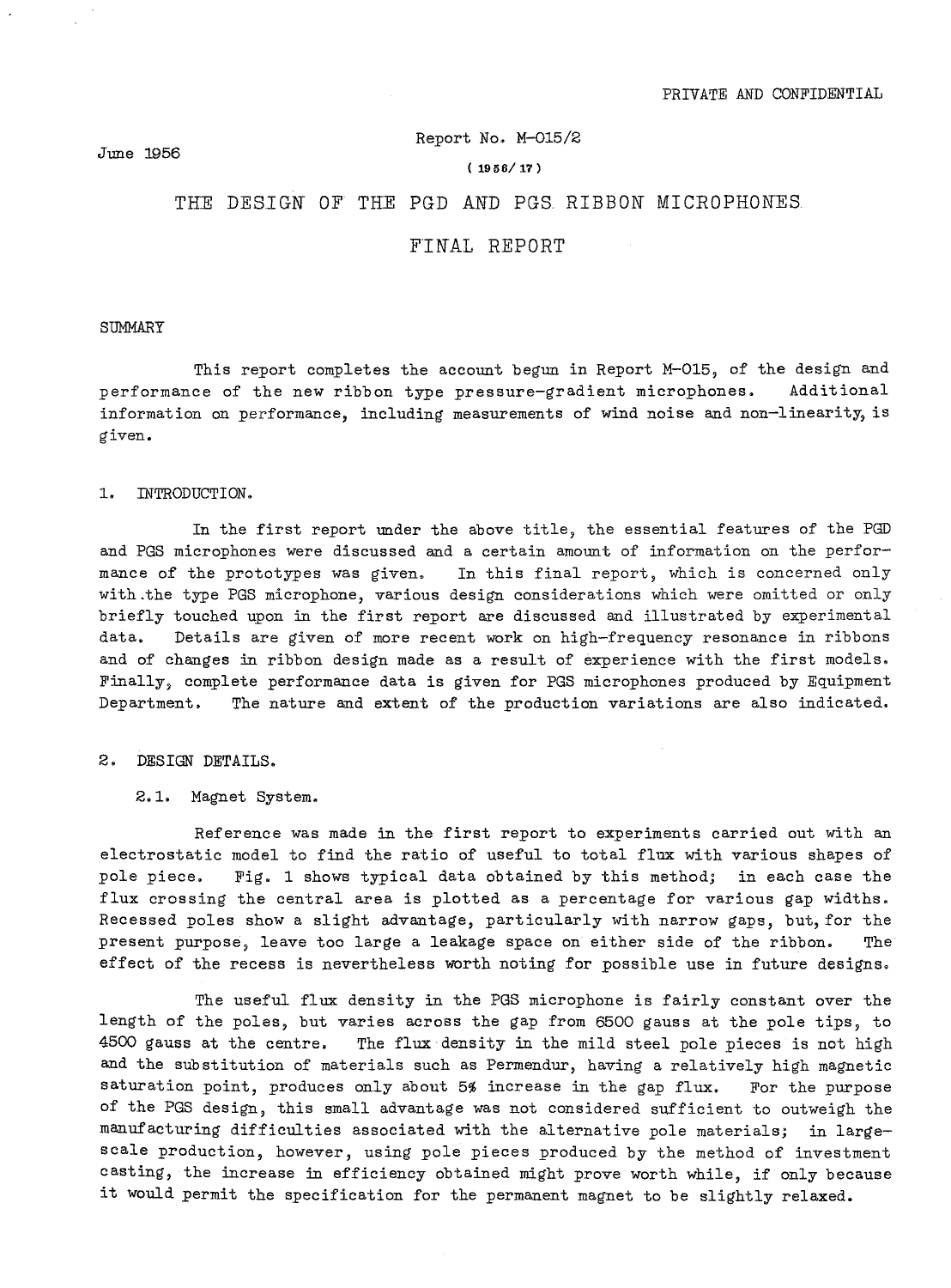#### 2.2. Ribbon.

In the first report, the effects of ribbon tension, type of corrugation and acoustic damping on the low-frequency response of the microphone were discussed. Further investigations have been carried out on the effect of ribbon corrugatior on the frequency response of the microphone and on susceptibility to mechanical shock.





Attempts were made to reduce still further the residual irregularities in the low and middle-frequency response which result from longitudinal resonance modes of the ribbon. For reasons given in an earlier report<sup>1</sup>, the damping screens lose some of their effectiveness unless they are placed very close to the ribbon. It was not considered practicable, however, to reduce the spacing to less than the  $\frac{1}{6}$  in (0.08 cm) allowed in the present design and any .increase in damping could only be achieved by a change in the ribbon itself. With relatively thick ribbon material, some increase in damping can often be obtained by annealing subsequent to corrugation but with the thin aluminium leaf used in the PGS microphone, little change results. It was found possible nevertheless to remove the residual resonance effects almost completely by cauaing the tension of the ribbon, on which the frequencies of the modes depend, to vary continuously across its width;

this effect was produced by using fine corrugations formed initially more deeply on one side of the ribbon than on the other. The smoothing of the frequency characteristic was not however accompanied by any audible change in quality and as ribbons corrugated in the manner described were found to be susceptible to the effects of mechanical shock, it was decided not to employ the artifice of uneven tension in the final design.

At frequencies above about 3 kc/s, the response of .the microphone is affected to some degree by transverse resonance modes of the ribbon; the extent to which these modes are excited depends on the degree of accidental asymmetry of the ribbon, and the result is therefore not always under control. Consistent performance can be achieved by using corrugations of fine pitch as described in the first part of this report, but such corrugations, wnen applied to the ribbons of the prototypes, were later found to straighten out after a time as a result of the vibration and shock to which microphones are subjected in use. In the course of the investigation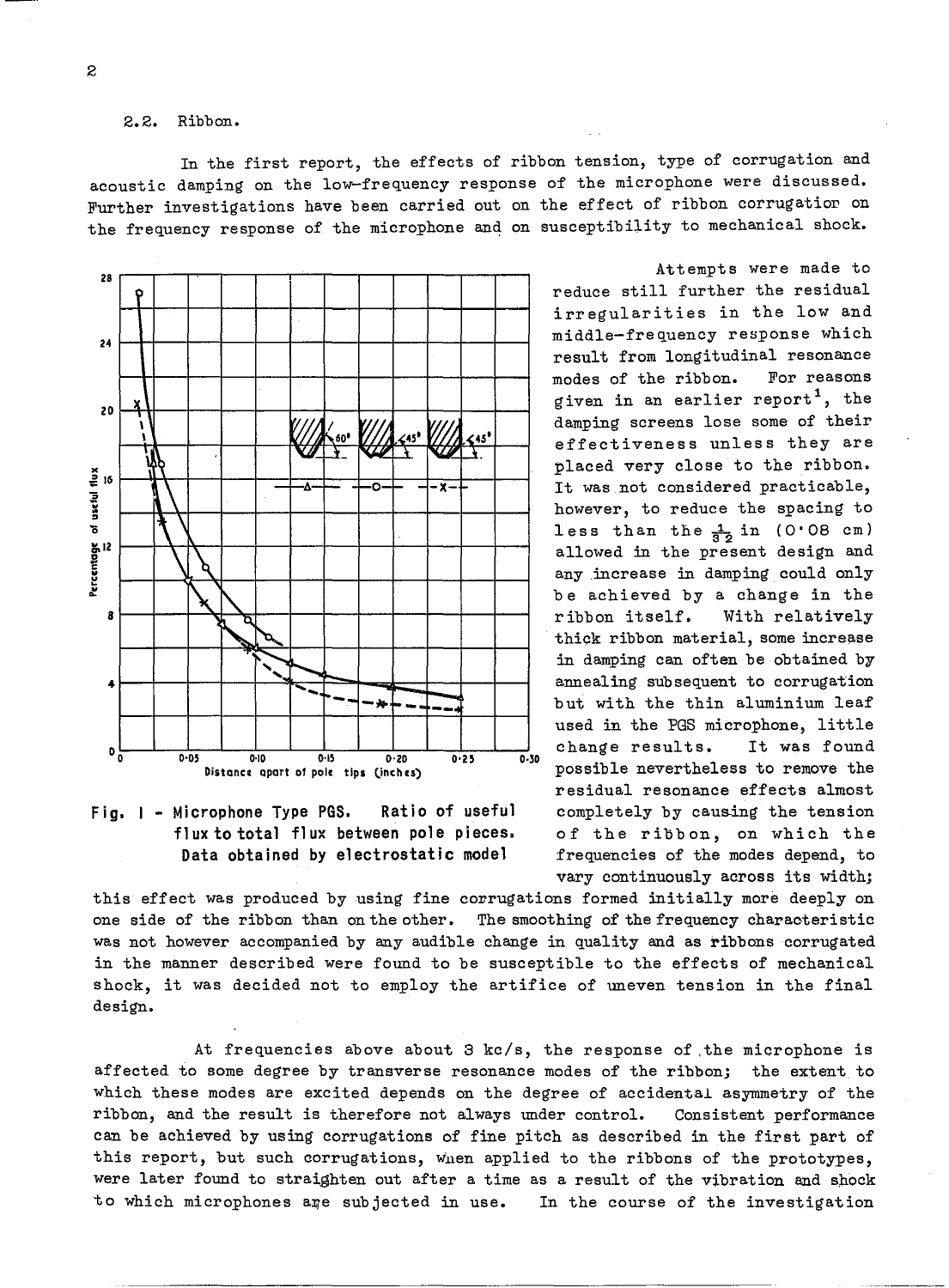attempts were made to simulate this aspect of service conditions by such expedients as passing a.c. of square waveform through the ribbon to produce abnormally large deflections; these methods however gave grossly over-optimistic results, and impact tests were found to be essential. As a result of these experiments the ribbon profile used in the prototype PGS microphones was modified in the production models; the ribbons were formed with 20 corrugations per inch (7'S per cm) but these corrugations were pulled nearly flat on fitting; with this arrangement, sagging of the ribbon is prevented, while the production variation in high--frequency response is confined to about  $\pm \frac{1}{2}$  dB.



Fig. 2 - Microphone Type PGS. Change in high-frequency response with form of ribbon corrugation

Fig. 2 shows the effect of ribbon corrugation on high-frequency response in three typical cases. For the sake of clarity, only differences in frequency response are shown, the datum line (a) being the response of a microphone having a ribbon so deeply corrugated that the first transverse resonance mode lay above 20 kc/s. Curve (b) shows the effect of transverse resonance within the working band, a result which could in some circumstances be turned to good account if the ribbon could be made sufficiently stable. Curve (c) relates to a typical PGS microphone.

Reference was made in the first report to the use of a motional impedance bridge for investigating irregularities in the low-frequency response of ribbon microphones. It has been found possible, by some refinement of technique, to employ the same artifice up to frequencies of the order of 10 kc/s and much of the investigation into the effects of transverse resonance was carried out by this means. Fig. 3 shows a typical example of a characteristic obtained, with a particular experimental ribbon using the motional impedance bridge described in an earlier report<sup>2</sup>; the initial balancing operation was carried out at 10 kc/s. In the absence of the damping screens, the longitudinal resonance modes of the ribbon are very prominent at frequencies below 1000  $c/s$ ; in this frequency range, the acoustic response of the microphone followed closely the curve of Fig. 3. The two peaks at approximately 10 kc/s and 11 kc/s are associated with transverse resonance modes of the ribbon. Because of the non-uniformity of the magnetic field, which is about 30% weaker in the centre of the ribbon than at the edges, these modes are more strongly excited when the ribbon is driven electrically than they would be under normal working conditions and the change in motional impedance which they produce is greater than the corresponding change in acoustic response.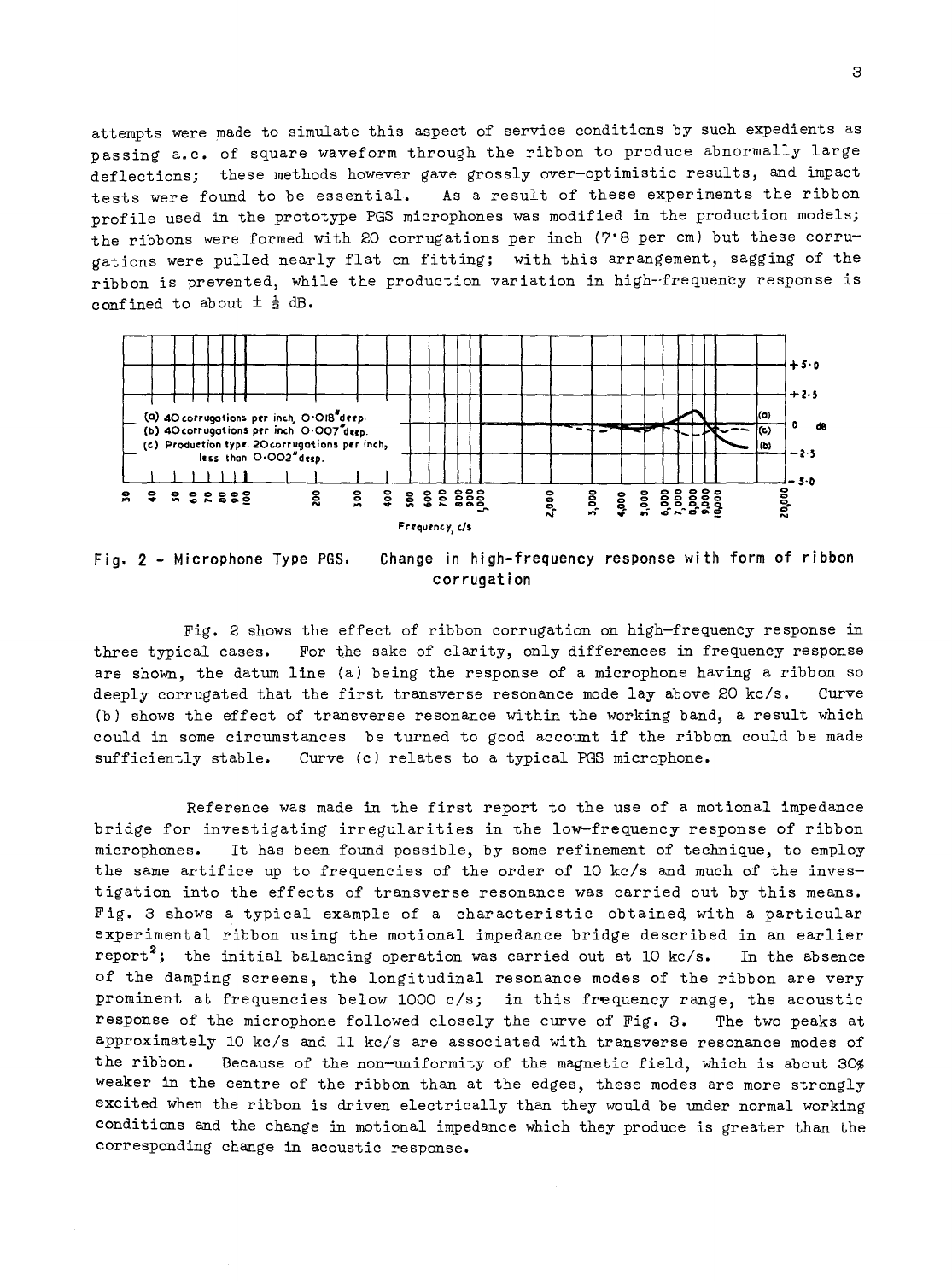

**Fig. 3 - Example of curve taken with experimental ribbon using motional impedance bridge** 

2.3. Low-Frequency Baffle.

A brief account was given in the first report of the use of a porous baffle to raise the low-frequency response of the microphone and to compensate for the loss introduced by the damping screens.

No mathematical treatment of the behaviour of a porous baffle has yet been attempted and only a qualitative account of its action can therefore be given. The device was first used for electrostatic microphones in 1935 by von Braunmunl and Weber<sup>3</sup>, but in 1941 a patent covering its application to ribbon microphones was applied for by Olson<sup>4</sup>. The effects obtained were attributed by von Braunmuhl and Weber to a supposed variation in the acoustic impedance of the baffle with frequency. In fact the desired result can be obtained'with baffles of fine gauze having an acoustic impedance substantially constant over the frequency range of interest. A more satisfactory explanation lies in.the fact that the acoustic impedance of the external path between front and back of the microphone diaphragm increases with frequency, so that a porous baffle having a fixed impedance so low that its influence is negligible at high frequencies can act as an obstacle at lower frequencies.

**2.4.** Case and High-Frequency Reflectors.

Some account was given in the first report of the effect of the case upon the microphone response and of the use of reflector plates to modify the highfrequency response.

It should be noted that the degree of obstruction presented by the microphone case to sound at high frequencies increases not only with the proportion of the total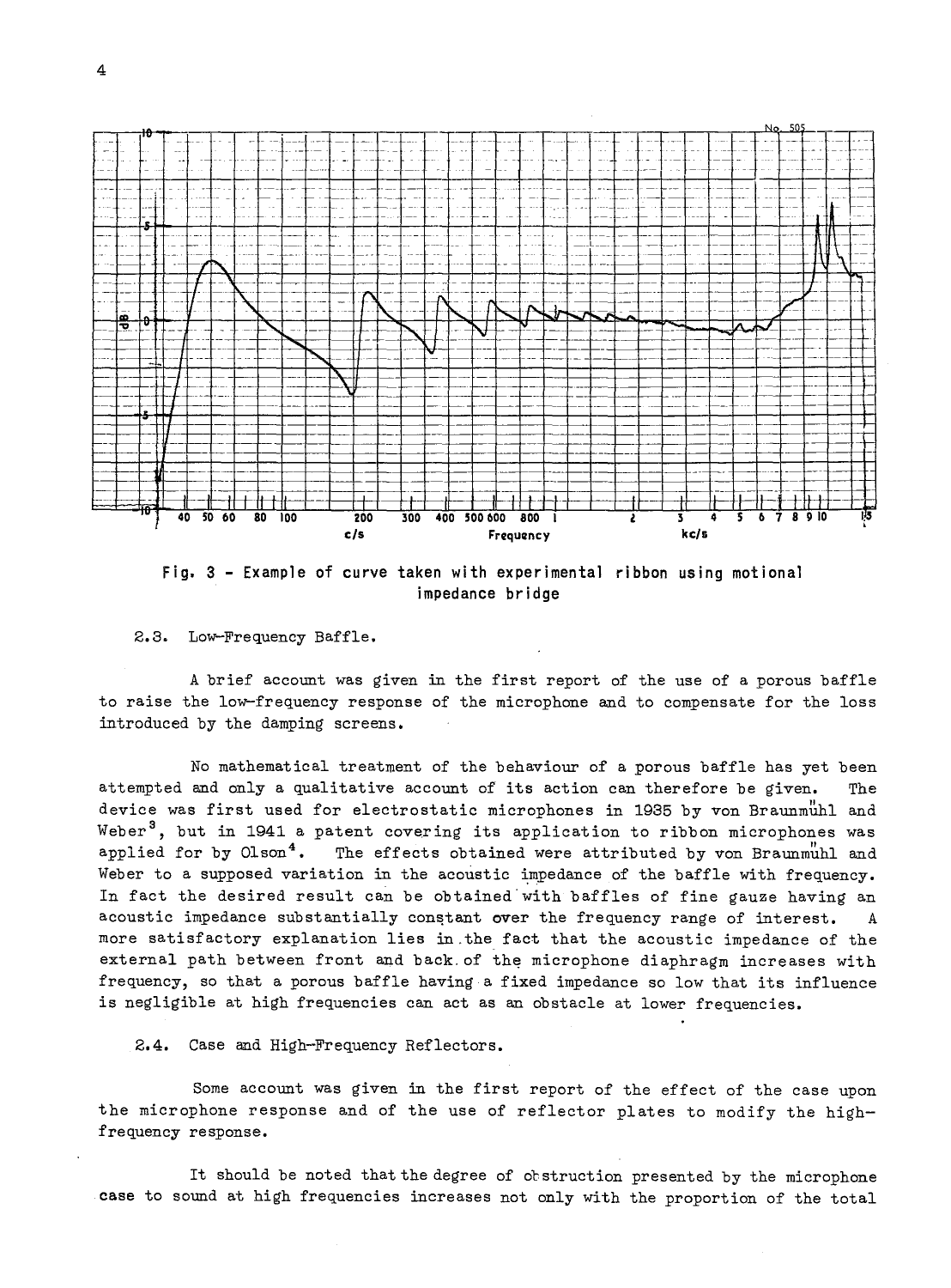area obstructed but to a large extent with the thickness of the material. For example, perforated metal produces a greater change in high-frequency response than does fine wire mesh while with bars or grilles, even if narrow and widely spaced, the effects are even more pronounced.



Fig.  $4 -$  Microphone Type PGS. Change in response produced by case

Fig. 4 shows the change in frequency response produced by the upper part of the PGS microphone case; it will be seen that there are still some signs of internal reflection above 6 kc/s. Fig. 4 also shows a slight loss at low frequencies. A small part of this loss is accounted for by the increased resistive air loading imposed on the ribbon by the wire gauze but the effect is mainly due to modification by the cover, of the sound field acting on the ribbon.



Fig, 5 - Microphone Type PGS. Change in response produced by high-frequency ref1 ectors

Fig. 5 shows the influence of the perforated reflector plates on the response of the PGS microphone. The standing loss of 0'7 dB, due to the slight increase in the reactive load imposed by the air on the ribbon, is more than offset by a useful rise in axial response up to about 13 kc/s. The effect is similar in kind to that shown in Fig. 4 but because the distance between reflectors is less than the depth of the case, the maxima and minima in the curve occur at higher frequencies. The increase in high-frequency response, which is controlled by the thickness of the reflectors and the fraction of their area occupied by perforations, has been arranged to offset as far as possible the natural fall in response which occurs in a pressuregradient microphone at high frequencies, when the wavelength of the sound is no longer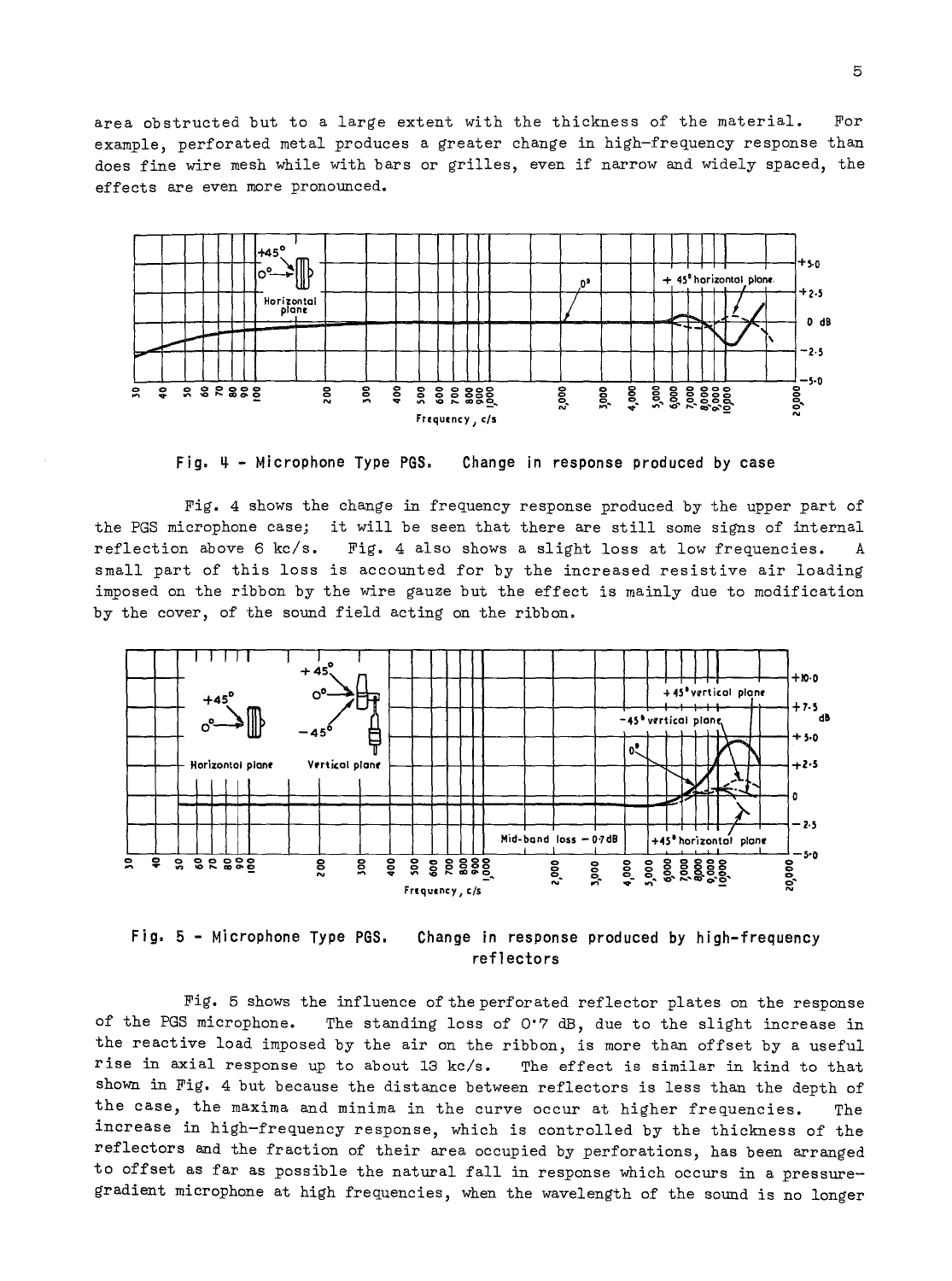large compared with the effective pathlength between the front and back of the moving element. Because the perforated plates have dimensions comparable with a wavelength in their operative frequency band and in addition give only partial reflection, the frequencies of the maxima and minima in response which they produce are not simply related to the spacing between them. In the present instance, the frequency of the first maximum shown in Fig. 5 was found to vary inversely as the cube of the spacing, within the range of interest. It will be seen from Fig. 5 that the effect of the reflectors is less for sound arriving at an angle to the axis; in this case, however, the fall in response which it is desired to correct is also less, so that the presence of the reflectors reduces the variation in overall frequency response with angle of incidence.

It may be of interest to note that perforated plates similar to those described but covered with thin cloth, were provided in some of the earliest pressuregradient ribbon microphones as puff-shields, though the thickness of material used and the spacing were such that any fortuitous effect on the high-frequency response must have been small. The use of such reflectors for the purpose of improving the performance of the microphone at high frequencies in the manner described above was however described independently by Olson in a patent disclosed in October 1951<sup>5</sup>.

3. PERFORMANCE.

The following data on the performance of the PGS microphone was obtained from production models.

3.1. Frequency Response.

Figs. 6, 7 and 8 show frequency response characteristics for a typical PGS microphone; the curves give the response for a number of angles of incidence in both horizontal and vertical planes.



Fig. 6 - Microphone Type PGS. Open-circuit frequency response in horizontal plane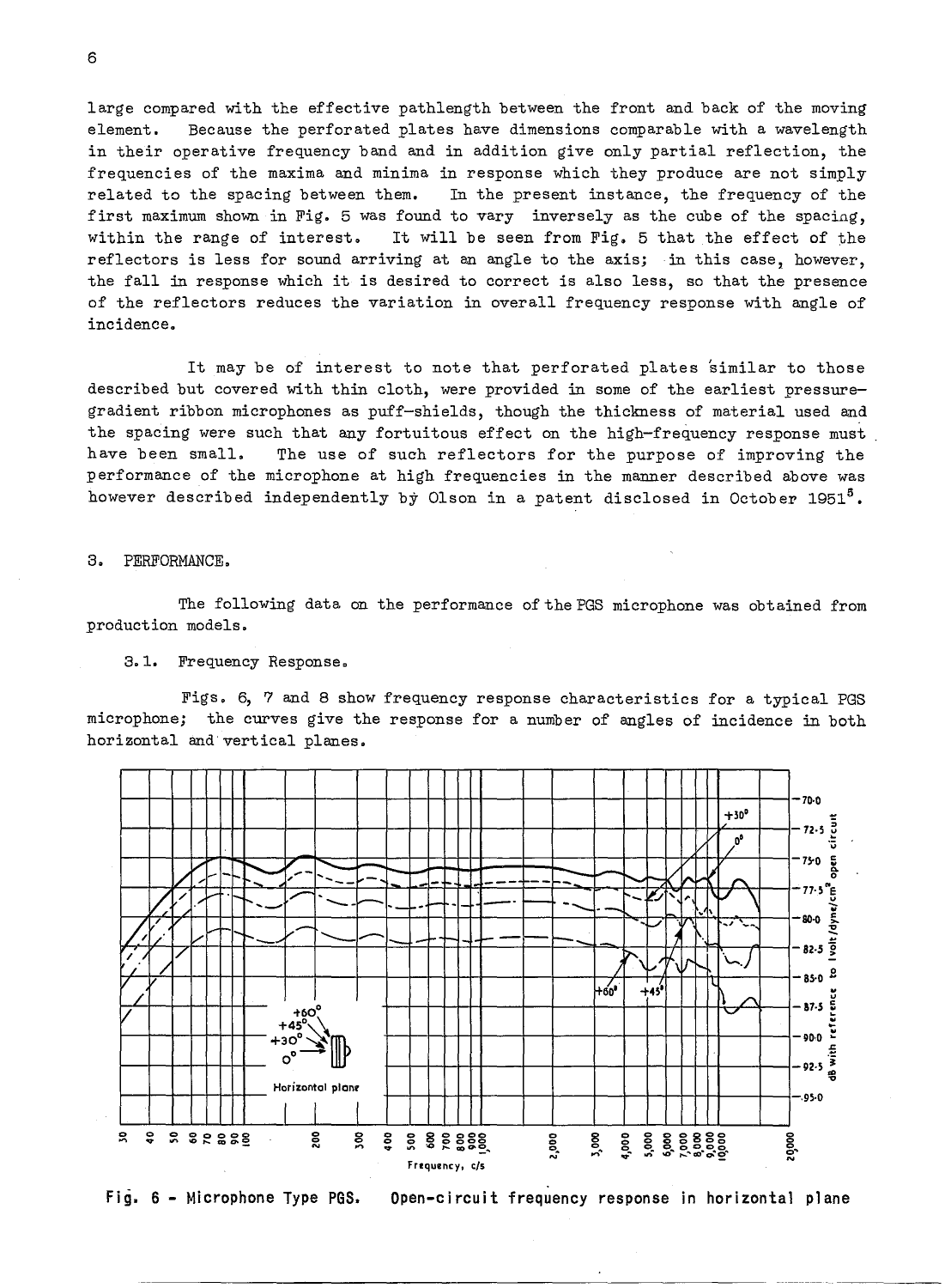

Fig. 7 - Microphone Type PGS. Open-circuit frequency response in vertical plane above axis





Fig. 9 shows the variation in open-circuit axial frequency characteristic between individual PGS microphones; the data was obtained from tests on five production specimens. Below 1000 *cls,* the spread is mainly due to differences in the ribbon tension and hence in the frequencies of the longitudinal resonance modes; at higher frequencies, variations arise from differences in ribbon material and depth of

7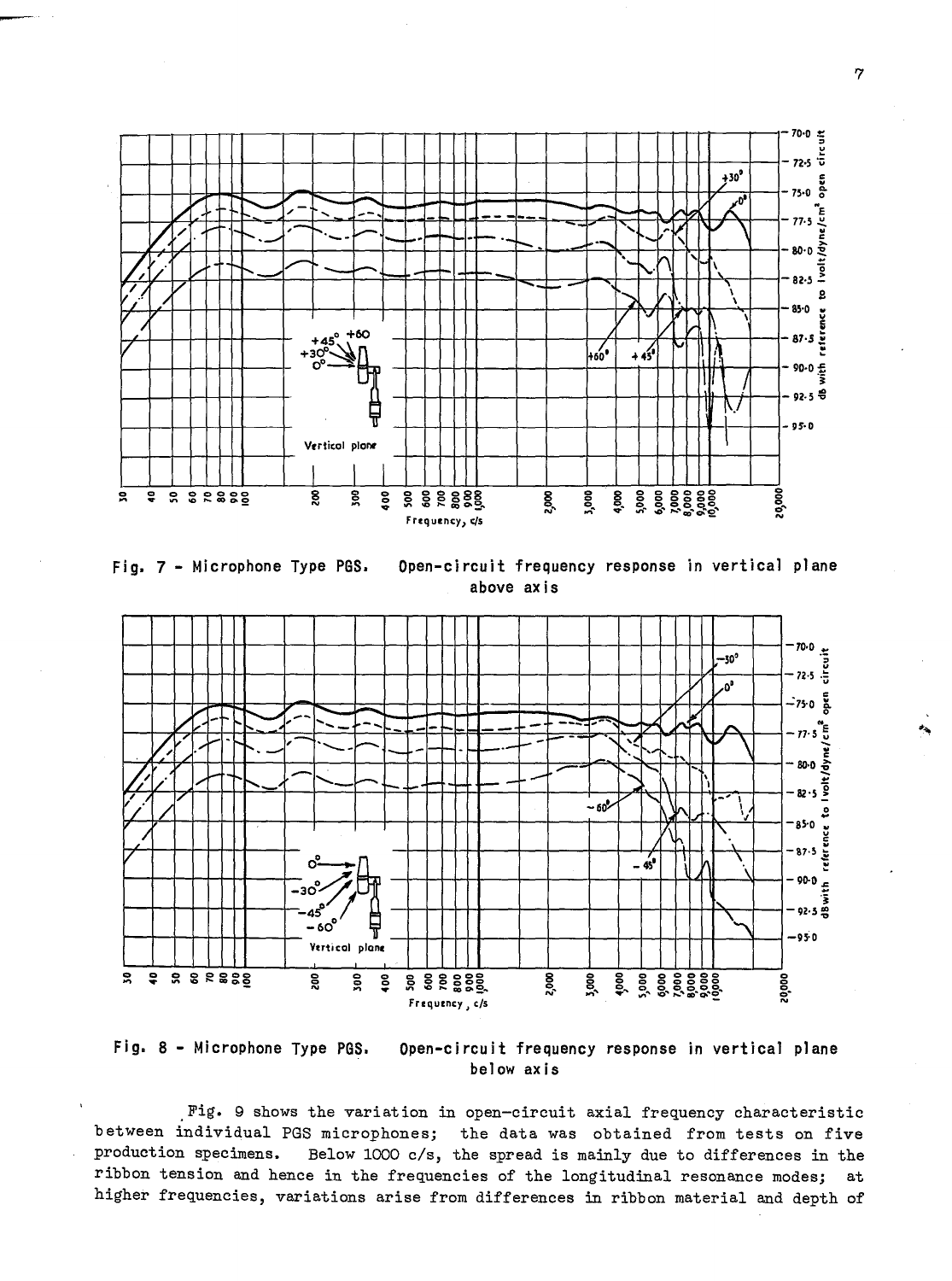corrugation, which affect the transverse modes.





3,2. Sensitivity.

The mean open-circuit sensitivity of the first 50 PGS microphones produced was -75 dB with reference to 1 volt/dyne/cm<sup>2</sup>. About three-quarters of these specimens had sensitivities within  $\pm \frac{1}{2}$  dB of the mean while the figures for the remainder lay within ± 1 dB. Most of the spread was accounted for by differences in magnetic flux density in the gap.



Fig. 10 - Microphone Type PGS. Modulus of output impedance

3,3. Impedance.

Fig. 10 shows the modulus of the impedance of a typical PGS microphone. Because of the rise in impedance at low frequencies, the mean impedance of the PGS microphone at 1000 c/s was designed to be a little less than the nominal value of 300 ohms. The difference in impedance between specimens is mainly due to variation in the ribbon material, which is hand beaten and varies considerably in thickness. A tolerance of  $+20$ % and  $-15$ % on a design impedance of 275 ohms is regarded as reasonable; the impedance at 1000 c/s of the first 50 microphones produced lay between 230 ohms and 320 ohms, the mean value being 270 ohms.

3.4. Magnetic Induction Pick-Up.

The levels of interference produced in a typical PGS microphone by a uniform alternating magnetic field of 1 milligauss at frequencies of 50 c/s, 1000 c/s and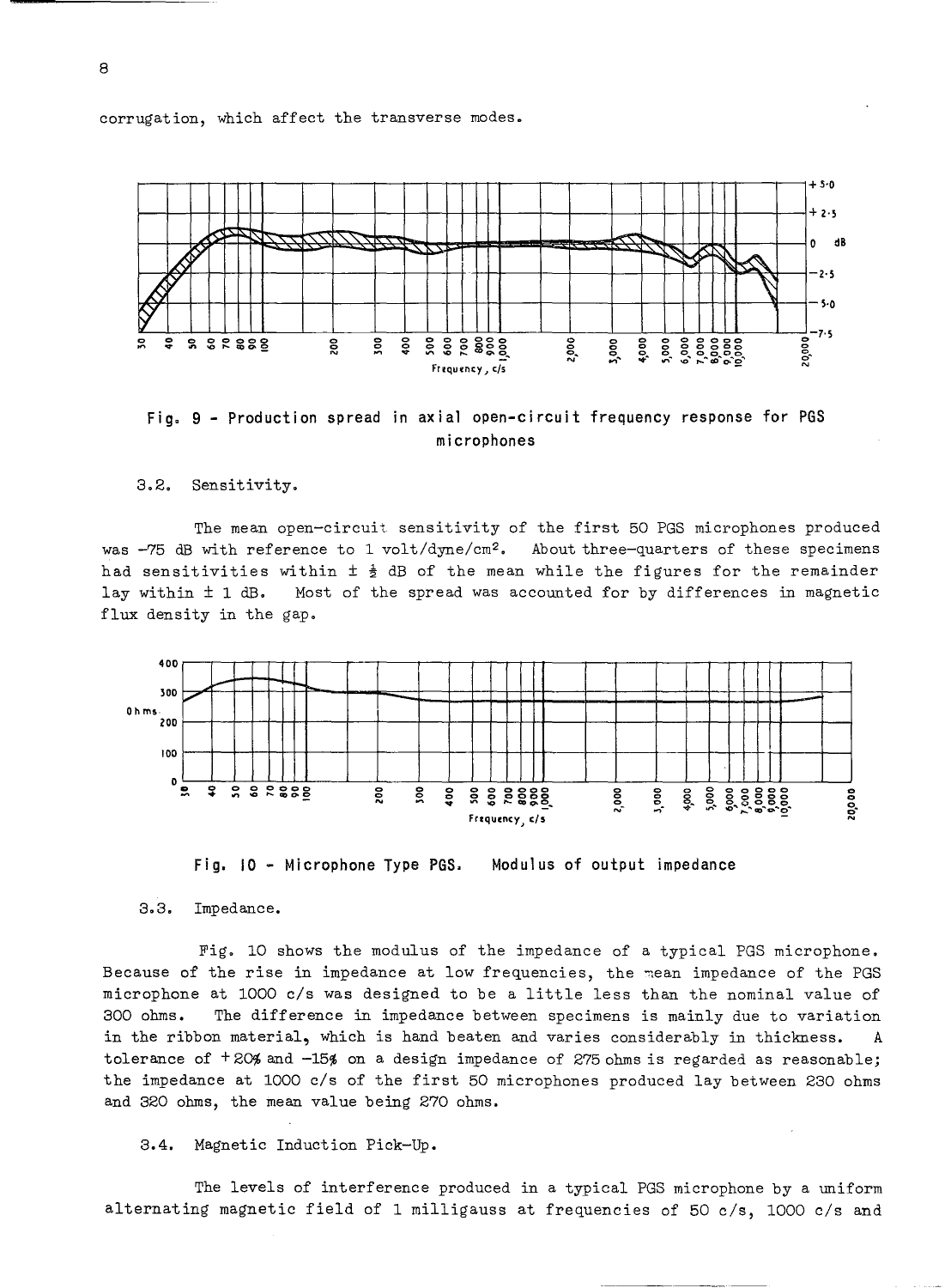$10000 c/s$ , expressed in terms of the sound field at 1000 c/s which would generate an equal voltage, are respectively  $+4$  dB,  $+27$  dB and  $+42$  dB, with reference to 0'0002 dyne/cm2 •

For comparison it may be noted that the corresponding figures for ribbon microphones in which no precautions against such interference have been taken are often higher by some 50 dB at 50 c/s and 30 dB at the higher frequencies.

The figures given above are unweighted but in assessing the subjective effect of the interfering field in a specific case it is necessary to weight the results according to the frequency and the level at which the unwanted noise will be reproduced; it should be noted however that the annoyance value of a single tone or harmonically related series may exceed that of a random noise having equal loudness.

To give some idea of the significance of the data it may be mentioned that the strength of the stray fields which have been encountered at various times in studio areas varied from a few milligauss to  $0.5$  gauss at  $50$  c/s (the higher figure being associated with the presence of heavy current cables and switch gear in an adjacent room), 0°03 milligauss at 1200 c/s from a neighbouring electric railway and 0.1 milligauss at 10 kc/s in the vicinity of a television monitoring unit.

3.5. Wind Noise.

Pressure-gradient microphones are inherently more susceptible to effects of wind than those of the pressure type and for this reason are not normally used out of doors\*. Even in studios, however, a microphone may be subjected to the equivalent of a light breeze when it is mounted on the end of a long boom and swung rapidly to follow the movements of a television artist; similar effects can result from the movement of a theatre curtain close to a microphone placed in the footlights. In a concert hall the combined effects of natural convection and artificial ventilation can produce an appreciable draught as may sometimes be seen by the swinging of suspended lighting fittings. Some data on the electrical output generated by a microphone subjected to an air stream of known velocity is therefore required. Fig. 11 shows the



Fig. 11 - Microphone PGS. Weighted wind noise output expressed as equivalent sound level at I kc/s

results of some wind noise tests on a PGS microphone. Most of the figures were \*With the exception of the "noise-cancelling" lip microphones L.1 and L.2 which are used for close talking.

 $\alpha$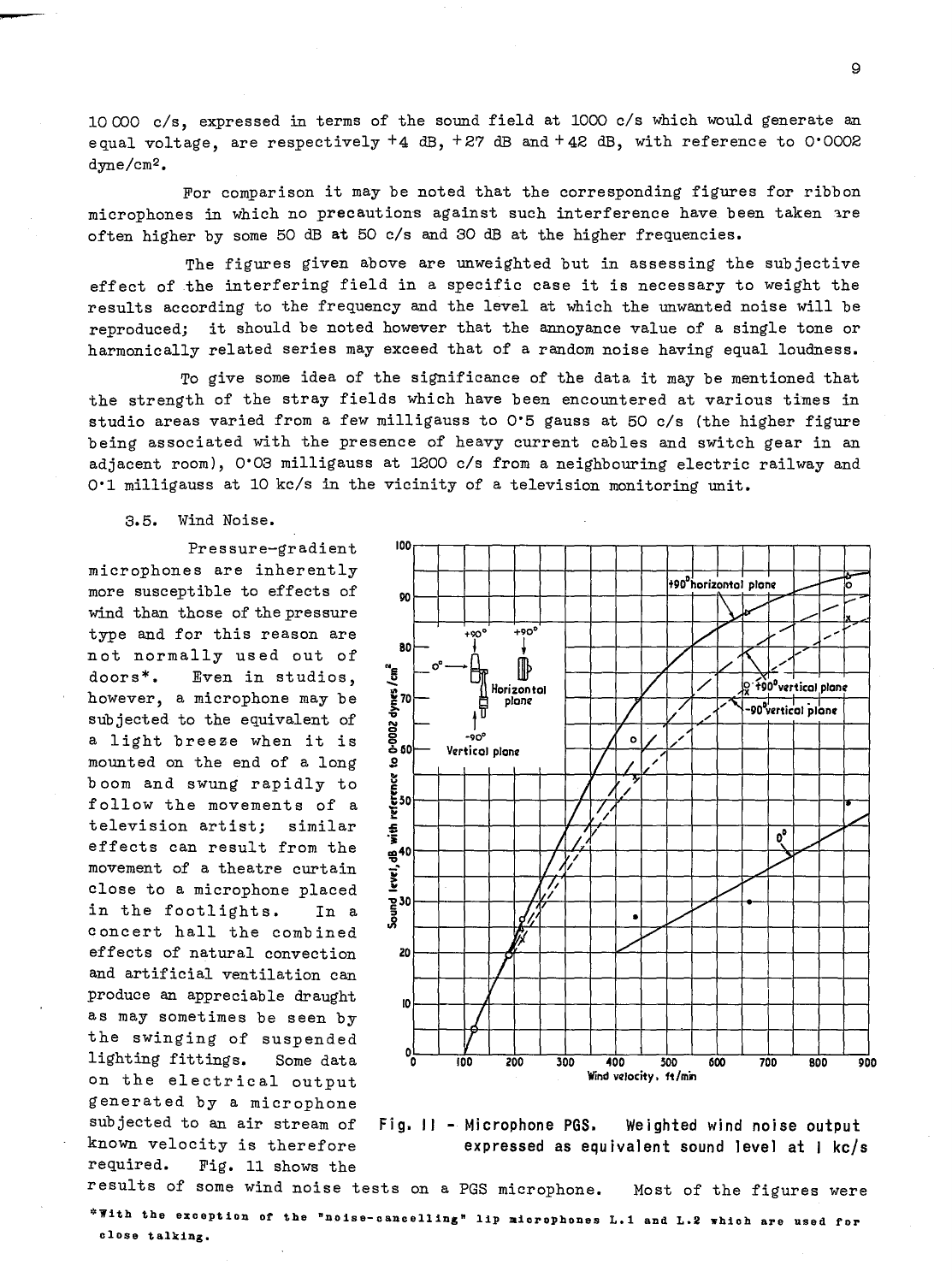obtained by mounting the microphone on a whirling arm, giving the effect of a steady air stream. At the lowest wind velocities, however,this method of measurement became impracticable on account of the inevitable noise and vibration produced by the mechanism; the desired effect was then obtained by allowing the microphone to swing freely in still air on a 25 ft (7'6 m) pendulum suspended from the ceiling in a silent room, thus producing in effect a series of gusts of readily calculable velocity. The noise output from the microphone was weighted, after amplification, by an appropriate network<sup>6</sup> and read on a standard V.U. meter7. It is of interest that the maximum wind noise output from the microphone appears when the ribbon is edgeways-on to the air stream.

It will be seen that for wind velocities below 200 ft/min (61 m/min) the weighted wind noise output from the microphone does not exceed the output due to thermal agitation. It should be pointed out however that the data of Fig. 11 applies to a steady air stream without appreciable turbulence; the noise output increases so 'apidly with the wind velocity that any local fluctuations in the latter produce a !onsiderable net increase in the noise. It is therefore difficult in practice to assess the absolute level of wind noise and the principal use of data such as that of Fig. 11 is to provide a basis for comparison between microphones of different types.

#### 3.6. Non-Linearity.

In any electromagnetic microphone having a substantially flat frequency characteristic, non-linear effects will be most pronounced at the lower end of the frequency range since here the excursion of the moving element required to generate a given e.m.f. is greatest. Fig. 12 shows the harmonic distortion produced by the PGS



### **Fig. 12 - Microphone Type PGS. Total harmonic distortion**

microphone when SUbjected to sound of high intensity at 55 c/s and 110 c/s, (these frequencies being chosen to avoid confusion in measurement with any harmonics which might be accidentally introduced into the measuring system by the 50 c/s supplyl. The sound field was set up in a resonant transmission duct, the microphone under test being so placed as to minimise the effect of any harmonics in the sound source. It will be seen that the distortion does not exceed 1% for peak pressures up to 110 dB above 0'0002 dyne/cm2 at 55 c/s, and 128 dB at 110 c/s. These distortion figures are lower than those obtained with some high-grade electrostatic

microphones; in making such comparisons it should be remembered moreover that in the latter type of microphone the non-linear effects appear at all frequencies in the working range.

10